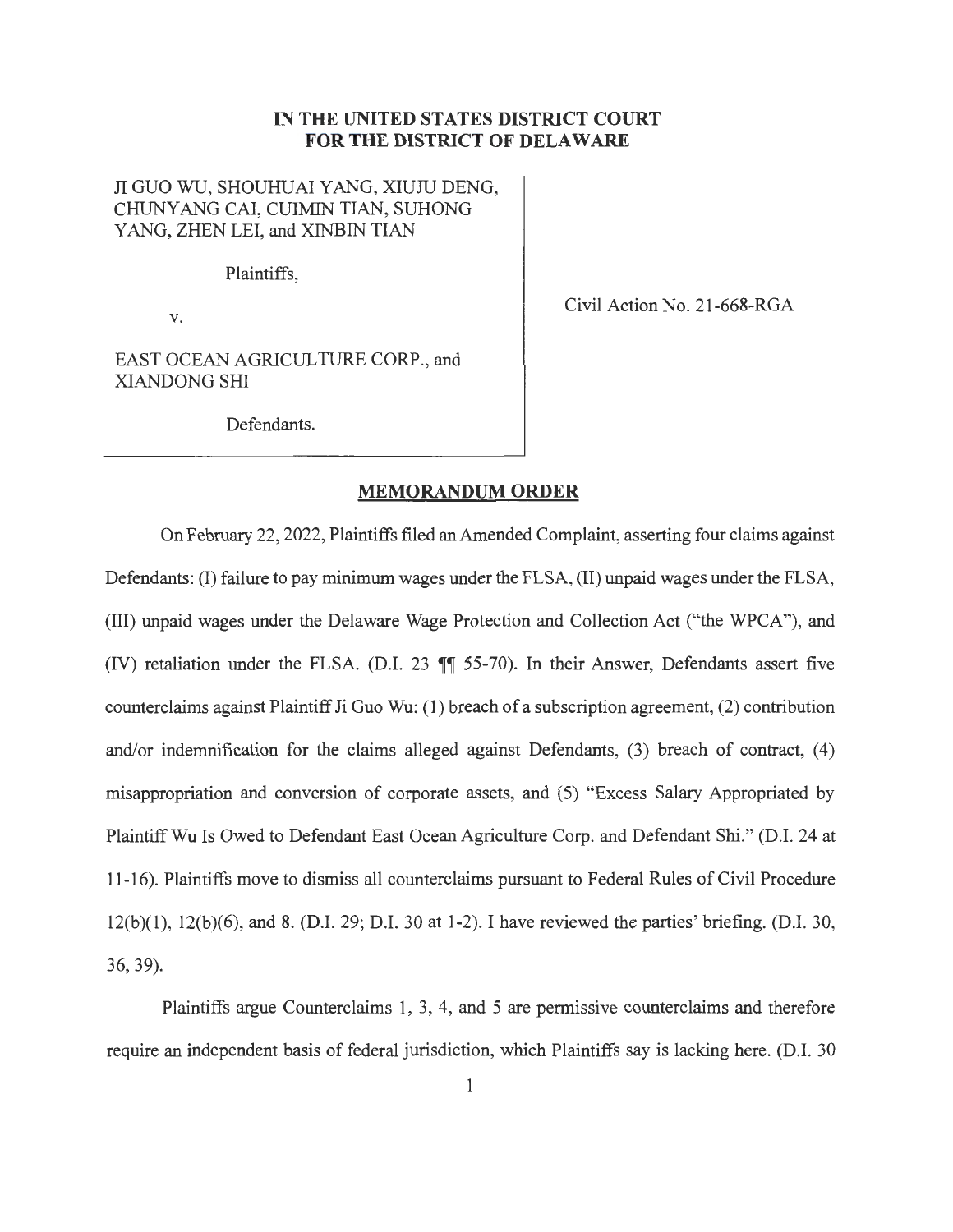at 2-8). Defendants respond, and I agree, that jurisdiction is proper because the counterclaims "bear a logical relationship" to Plaintiff Wu's claims and are thus compulsory. (D.I. 36 at 4).

A compulsory counterclaim is one that "arises out of the transaction or occurrence that is the subject matter of the opposing party's claim." Fed. R. Civ. P.  $13(a)(1)(A)$ . Under Third Circuit law, "To be deemed part of the same transaction or occurrence, a claim need only bear a logical relationship to the subject matter of the complaint." *Barefoot Architect, Inc. v. Bunge,* 632 F.3d 822, 836 n.9 (3d Cir. 2011) (quoting *Xerox Corp.* v. *SCM Corp. ,* 576 F.2d 1057, 1059 (3d Cir. 1978)) (cleaned up). "Such a logical relationship exists where separate trials on each of the claims would 'involve a substantial duplication of effort and time by the parties and the courts."' *Id.* Here, Counterclaims 1, 3, 4, and 5 all relate to the parties' dispute over the total wages Defendants owe to Plaintiff Wu.

In Counterclaim 1, Defendants allege Wu has not fully paid for shares in East Ocean Agriculture Corporation issued to him by Defendants pursuant to a subscription agreement. (D.I. 24 at 11-12). Defendants specifically allege, "To the extent that plaintiff Wu contends that the consideration for his shares in East Ocean Agriculture Corp. was his labor for the corporation, the wages and salary which he seeks in this action were paid through the issuance of shares to him by the corporation." *(Id.).* 

Counterclaim 3 alleges Wu "breached multiple contracts with defendant Shi" by "improperly enriching himself and effectively inflating his salary from East Ocean Agriculture Corp." *(Id.* at 12-13). Defendants make several allegations relating to payments Wu made to himself from Defendant Shi's bank account that Wu and Shi agreed would serve as "advance salary" payments. *(Id.).*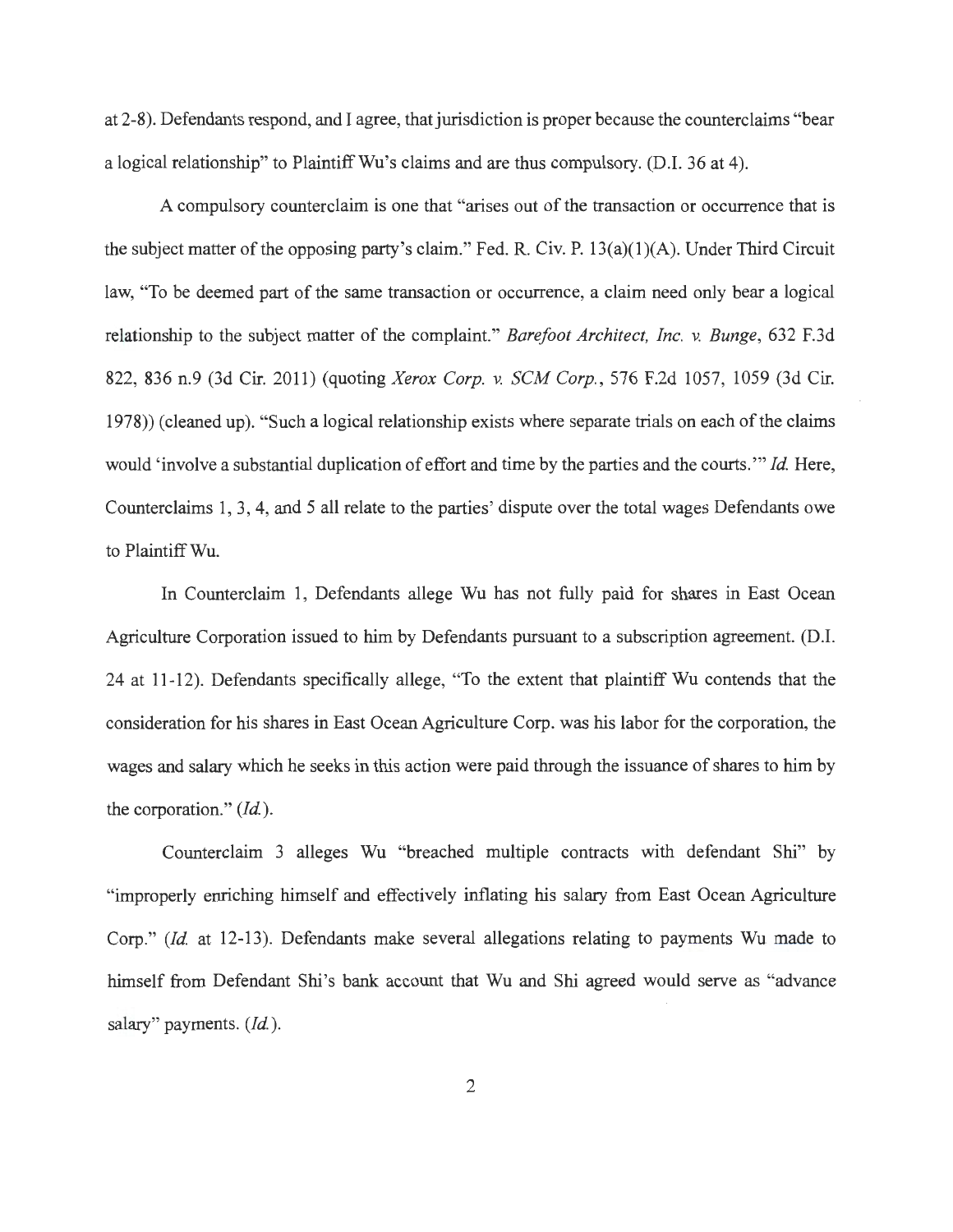Counterclaim 4 alleges, "Plaintiff Wu, as manager of East Ocean Agriculture Corp., misappropriated and converted assets of the corporation to himself, in effect, paying himself an inflated salary to which he was not entitled." *(Id.* at 14).

Finally, Counterclaim 5 alleges, "plaintiff Wu regularly appropriated [Defendants'] assets and bank deposits for himself, effectively paying himself more in salary than the amended complaint alleges." *(Id.* at 16).

Counterclaims 1, 3, 4, and 5 are all related to the salary, wages, and compensation actually paid by Defendants to Plaintiff Wu. To construe them as permissive counterclaims and require that they be litigated separately from Plaintiffs' unpaid wages claims would necessarily involve duplicative discovery and would be contrary to the Third Circuit's preference that the term "transaction or occurrence" be "construed generously" to "promote judicial economy." *Barefoot Architect,* F.3d at 836 n.9. Therefore, I find that Counterclaims 1, 3, 4, and 5 are compulsory counterclaims and jurisdiction over them is proper.

Plaintiffs separately argue Defendants' fifth counterclaim should be dismissed because it fails to state a cause of action and is duplicative of the fourth counterclaim. (D.I. 30 at 10-12). I agree. In their pleadings, Defendants do not identify a legally cognizable cause of action under which Counterclaim 5, "Excess Salary Appropriated by Plaintiff Wu Is Owed to Defendant East Ocean Agriculture Corp. and Defendant Shi" is meant to be brought. Moreover, the fifth counterclaim's underlying factual allegations are a mere rehashing of the factual allegations supporting Defendants' fourth counterclaim. For these, reasons, Plaintiffs' Counterclaim 5 is dismissed for failure to state a claim on which relief can be granted.

3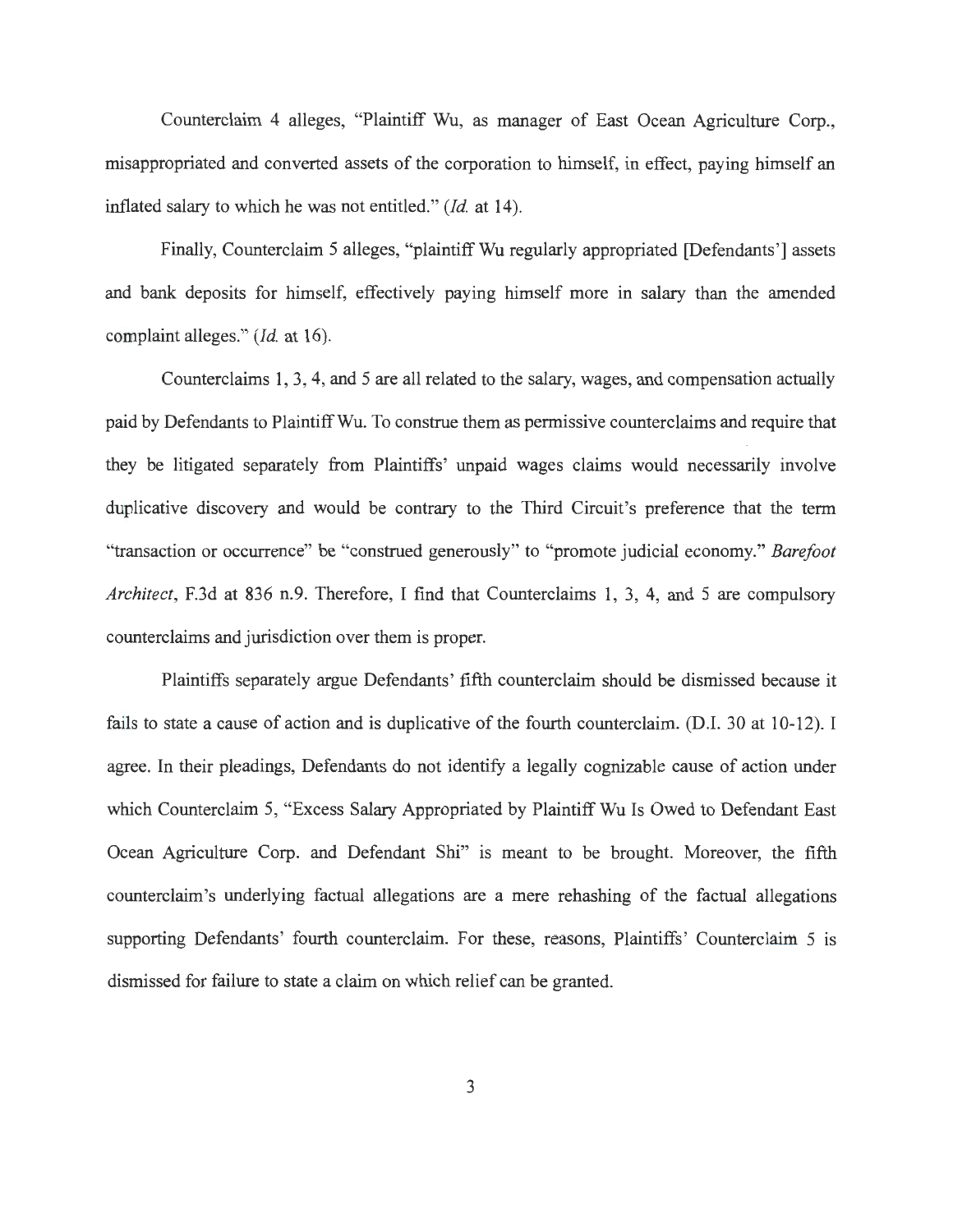Finally, Plaintiffs argue Defendants' second counterclaim for contribution and/or indemnification should be dismissed under Rule  $12(b)(6)$  because no right of action for contribution or indemnity exists under the FLSA or the WPCA. (D.I. 30 at 8-10). Though the Third Circuit has not addressed the question of whether the FLSA permits an action for contribution or indemnity, I will follow the lead of other district courts in this circuit to hold that the FLSA does not create a cause of action for indemnity or contribution, and to the extent such causes of action for FLSA violations may arise under state law, they are preempted by the FLSA. <sup>1</sup>*Kaskey* v. *Osmose Holdings, Inc., 2014 WL 1096149, at \*6-7 (E.D. Pa. March 20, 2014) (holding the FLSA* does not permit an action for contribution or indemnity and "state law indemnity or contribution causes of action for FLSA violations are preempted because FLSA's remedial scheme is sufficiently comprehensive as to preempt state law in this respect") ( cleaned up); *Berryman v. Newalta Env't Servs., Inc., 2018 WL 5631169, at \*3 (W.D. Pa. Oct. 31, 2018) ("to the extent* [defendant] seeks indemnification or contribution for relief under the FLSA, those state law claims are preempted"); *see also Herman v. RSR Sec. Servs. Ltd. ,* 172 F.3d 132, 144 (2d Cir. 1999) ("There is no right of contribution or indemnification for employers found liable under the FLSA," and state law claims for contribution or indemnification of FLSA liability are preempted because "the FLSA's remedial scheme is sufficiently comprehensive as to preempt state law in this respect").

Although Defendants' claim for indemnification is a counterclaim against Plaintiff Wu rather than a claim against a third party, I find that the Second Circuit's reasoning in *Herman* on this issue applies with equal force here:

Defendants effectively concede this point in their briefing by making no substantive arguments in connection with the FLSA. (D.I. 36 at 14-15).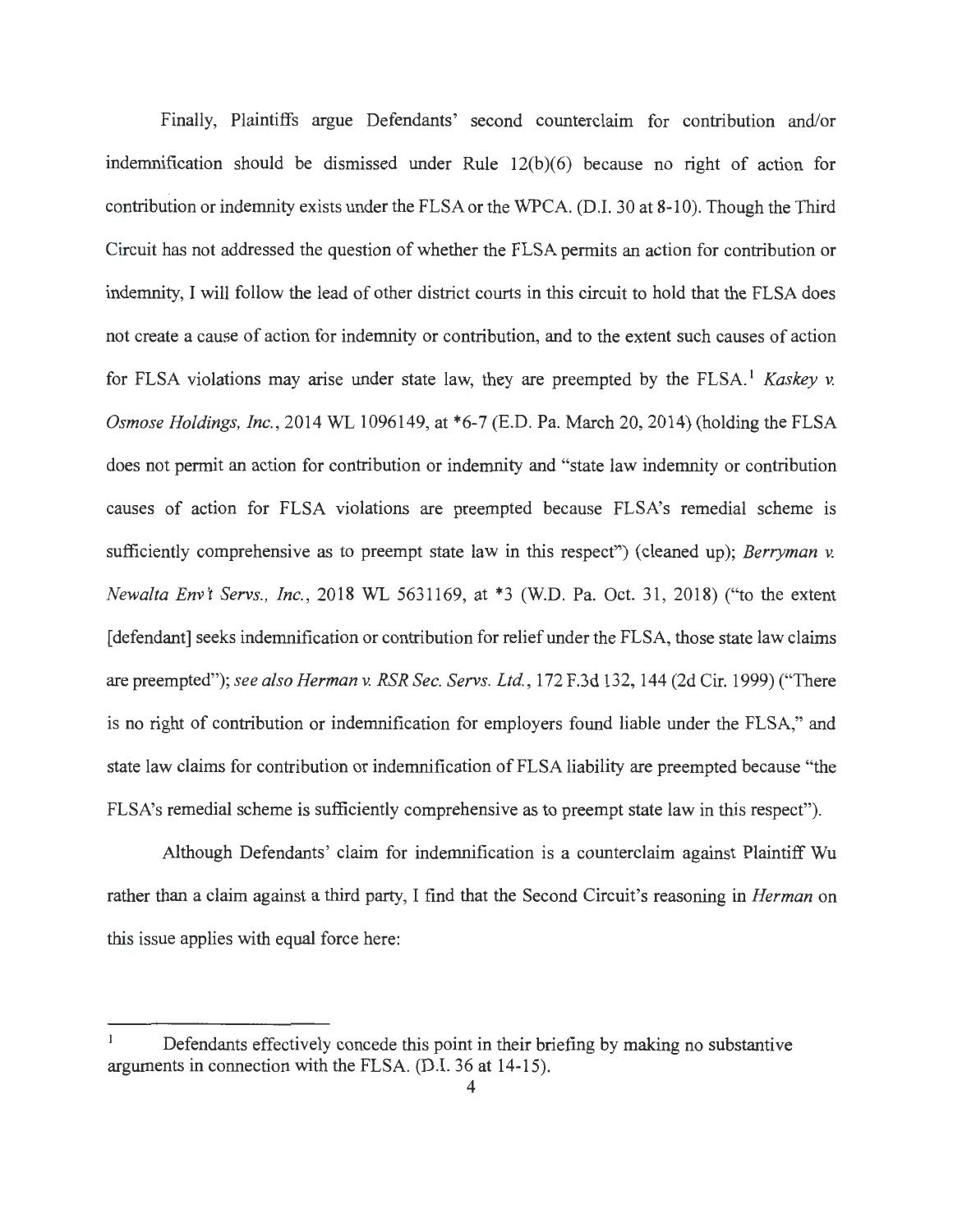There is no right of contribution or indemnification for employers found liable under the FLSA. The reasons are readily apparent. First, the text of the FLSA makes no provision for contribution or indemnification. Second, the statute was designed to regulate the conduct of employers for the benefit of employees, and it cannot therefore be said that employers are members of the class for whose benefit the FLSA was enacted. Third, the FLSA has a comprehensive remedial scheme as shown by the 'express provision for private enforcement in certain carefully defined circumstances.' Such a comprehensive statute strongly counsels against judicially engrafting additional remedies. Fourth, the Act's legislative history is silent on a right to contribution or indemnification.

172 F.3d at 144 (citing *Northwest Airlines, Inc.* v. *Transport Workers Union,* 451 U.S. 77, 93 (1981)) (cleaned up).

Defendants argue, even if their counterclaim for contribution and indemnification is not allowed with respect to Plaintiffs' FLSA claims, it should be allowed with respect to Plaintiffs' WPCA claim. (D.I. 36 at 14). Plaintiffs contend that such claims are also preempted by the FLSA. (D.I. 30 at 10).

As an initial matter, I find that the reasoning from *Herman* that led the Second Circuit to conclude the FLSA does not create a cause of action for indemnification similarly applies with respect to the WPCA. Therefore, Defendants' indemnification and/or contribution claim cannot arise under the WPCA. It may, however, arise more generally under Delaware law. In that instance, I do not think that the same preemption issue that prevents Defendants from asserting state law indemnity or contribution causes of action for FLSA liability applies with respect to WPCA liability.

Despite its comprehensive nature, the FLSA is notably silent on allowing actions for indemnification and contribution. Presumably, if Congress had intended to make such a cause of action available to employers, it would have done so. It did not. Thus, allowing employers to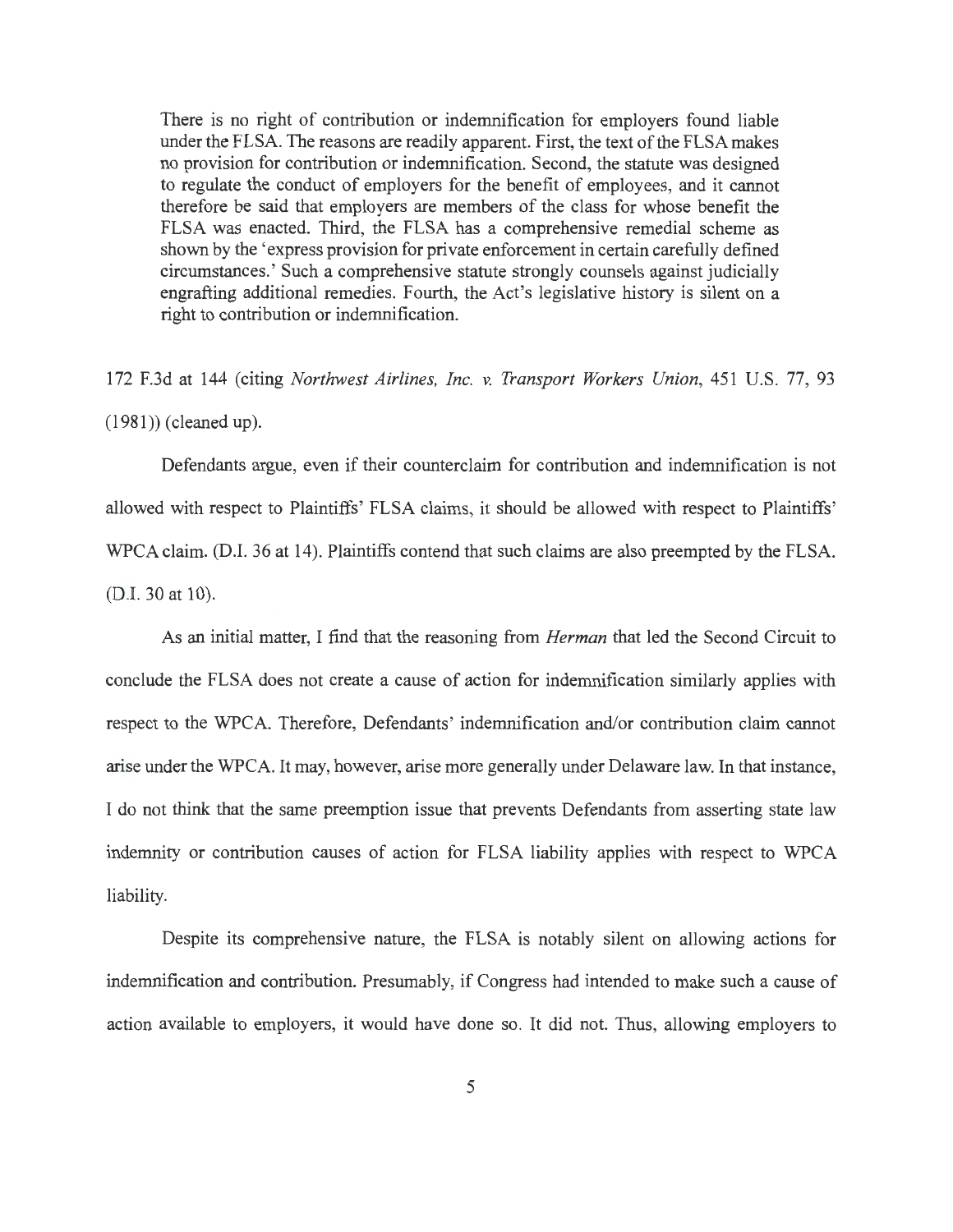circumvent the FLSA's enforcement framework by bringing state law claims for contribution or indemnification of FLSA liability would interfere with federal law.

On the other hand, the Third Circuit has recognized that Congress intended to allow analogous state wage and hour laws to be enforced alongside the FLSA. *See Knepper v. Rite Aid Corp. ,* 675 F.3d 249, 262 (3d Cir. 2012) ("Congress explicitly contemplated dual enforcement of the FLSA"). So long as these state statutes do not curtail an employee's recovery under the FLSA, they do not present a preemption problem. Barring enforcement of state wage and hour laws that provide standards similar or identical to those established in the FLSA would be "a significant intrusion on state authority and a reversal of the traditional presumption against preemption, which is particularly strong given states' lengthy history of regulating employees' wages and hours." *Id.*  It follows that states may enforce their own wage and hour laws pursuant to state law. That is to say, state causes of action for indemnity and/or contribution for WPCA violations are not preempted by the FLSA.

Moreover, federal courts "have recognized a right to contribution under state law in cases in which state law," here, the WPCA as opposed to the FLSA, "supplied the appropriate rule of decision." *Northwest Airlines, Inc. v. Transport Workers Union of America, AFL-CIO,* 451 U.S. 77, 97 n. 38 (1981); *Herman v. RSR Sec. Servs. Ltd. ,* 172 F.3d 132, 144 (2d Cir. 1999) (same).

For these reasons, I find that Defendants have plausibly stated a claim for indemnification and/or contribution solely with respect to Plaintiffs' WPCA claim, Count III. *See Berryman v. Newalta Env't Servs., Inc.*, 2018 WL 5631169, at \*3 (W.D. Pa. Oct. 31, 2018) (permitting indemnification and contribution claims to proceed with respect to the Pennsylvania Minimum Wage Act but not the FLSA).

6